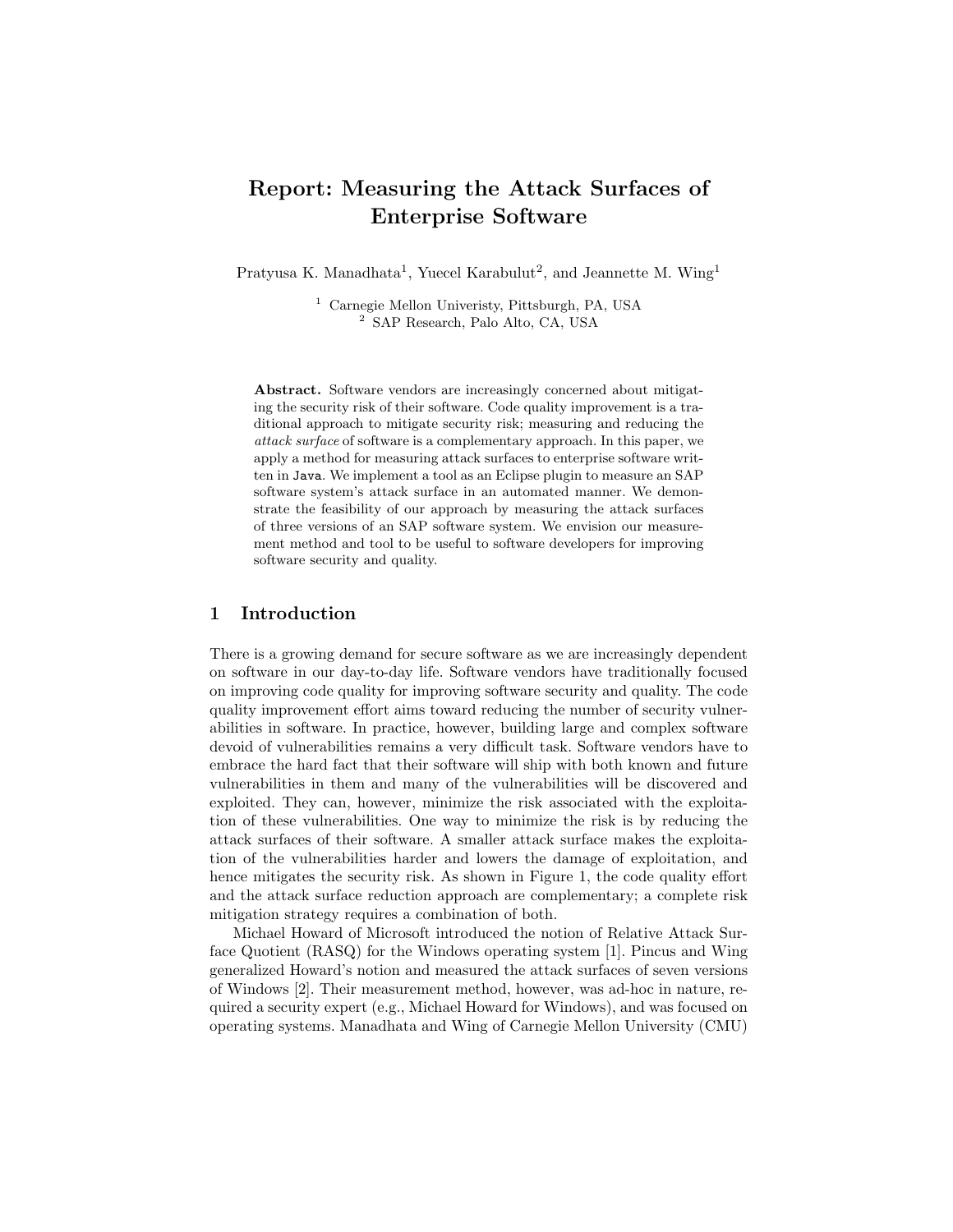

Fig. 1. Attack Surface Reduction and Code Quality Improvement are complementary approaches for improving software security.

formalized Howard's notion and proposed an abstract but systematic attack surface measurement method that does not require a security expert and is applicable to a wide range of software [3].

Intuitively, a system's attack surface is the set of ways in which an adversary can enter the system and potentially cause damage. A larger attack surface measurement indicates that an attacker is likely to exploit the vulnerabilities present in the system with less effort and cause more damage to the system. Since a system's code is likely to contain vulnerabilities, it is prudent to reduce the system's attack surface measurement in order to mitigate the security risk.

To see how well our attack surface method works on enterprise-scale software, SAP and CMU collaborated to apply CMU's attack surface measurement method to SAP's platforms and business applications. Henceforth, we collectively refer to SAP's platforms and business applications as SAP software systems. This collaboration suggested ways to integrate the measurement process with software development process, not just for SAP, which we discuss in Section 6. We describe the collaboration in the rest of this report.

## 2 Abstract Attack Surface Measurement Method

We briefly describe Manadhata and Wing's abstract measurement method in this section. Please see their technical report for details [3].

We know from the past that many attacks, e.g., exploiting a buffer overflow, on a system take place by sending data from the system's operating environment into the system. Similarly, many other attacks, e.g., symlink attacks, on a system take place because the system sends data into its environment. In both these types of attacks, an attacker connects to a system using the system's channels (e.g., sockets), invokes the system's methods (e.g., API), and sends data items (e.g., input strings) into the system or receives data items from the system. Hence an attacker uses a system's methods, channels, and data items present in the system's environment to attack the system. We collectively refer to a system's methods, channels, and data items as the system's resources and thus define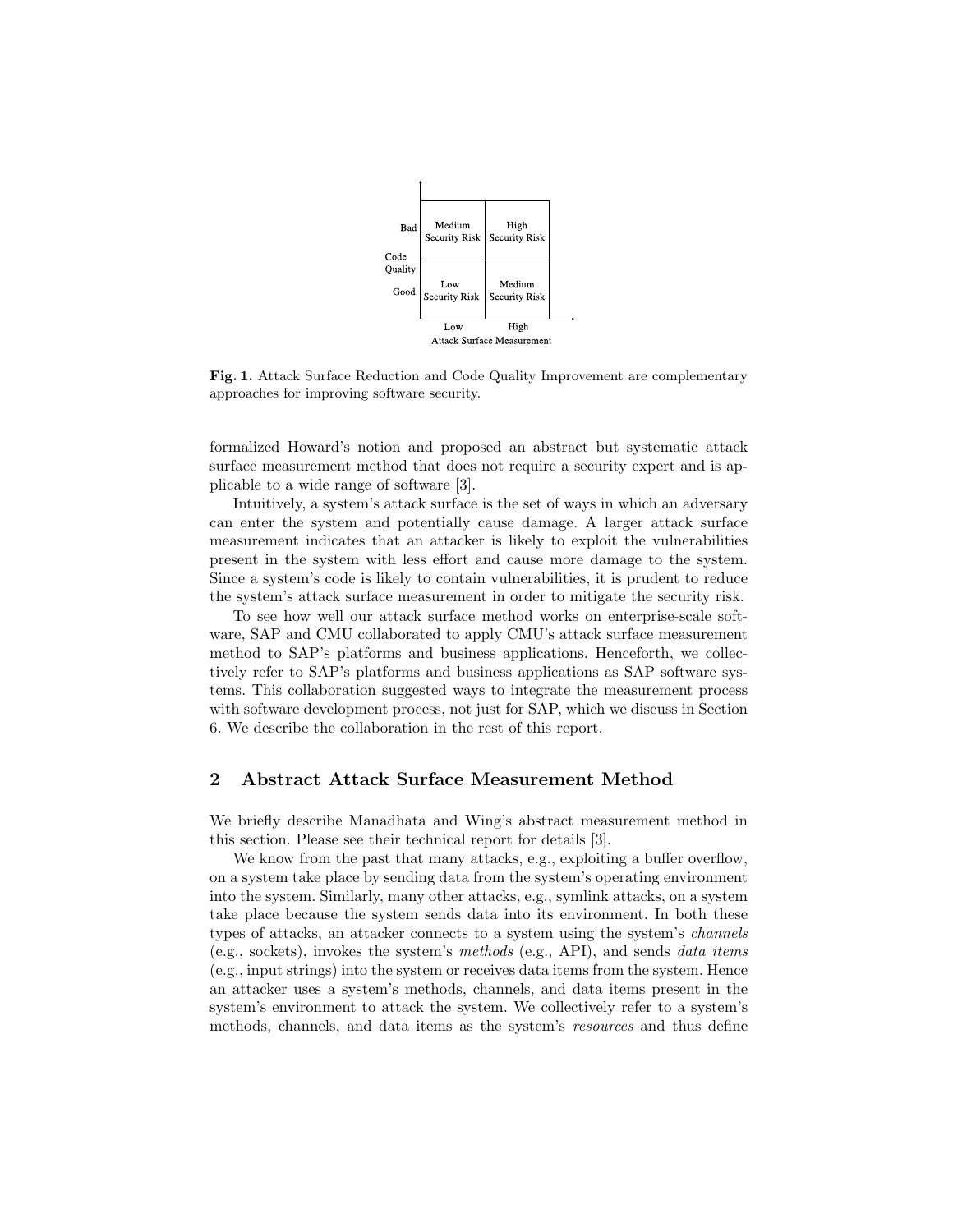a system's attack surface in terms of the system's resources. Not all resources, however, are part of the attack surface. Manadhata and Wing use the entry point and exit point framework to identify the resources that are part of a system's attack surface.

Entry Points Each system has a set of methods. A method receives arguments as input and returns results as output. Examples of methods are the API of a system. A system's methods that receive data items from the system's environment are the system's entry points. For example, a method that receives input from a user or a method that reads a configuration file is an entry point. A method m of a system s is a *direct entry point* if either (a) a user or a system in s's environment invokes m and passes data items as input to m, or (b) m reads from a persistent data item, or (c) m invokes the API of a system in  $s$ 's environment and receives data items as the result returned. An *indirect entry* point is a method that receives data from a direct entry point.

Exit Points A system's methods that send data items to the system's environment are the system's exit points. For example, a method that writes into a log file is an exit point. A method  $m$  of a system  $s$  is a *direct exit point* if either (a) a user or a system in  $s$ 's environment invokes  $m$  and receives data items as results returns from  $m$ , or (b)  $m$  writes to a persistent data item, or (c)  $m$  invokes the API of a system in s's environment and passes data items as input to the API. An *indirect exit point* is a method that sends data to a direct exit point.

Channels Each system also has a set of channels; the channels are the means by which users or other systems in the environment communicate with the system. Examples of channels are TCP/UDP sockets, RPC end points, and named pipes. An attacker uses a system's channels to connect to the system and attack the system. Hence a system's channels act as another basis for attacks.

Untrusted Data Items An attacker uses persistent data items either to send data indirectly into the system or receive data indirectly from the system. Examples of persistent data items are files, cookies, database records, and registry entries. A system might read from a file after an attacker writes into the file. Similarly, the attacker might read from a file after the system writes into the file. Hence the persistent data items act as another basis for attacks on a system. An untrusted data item of a system  $s$  is a persistent data item  $d$  such that a direct entry point of s reads from d or a direct exit point of s writes into d.

**Attack Surface Definition** By definition, the set,  $M$ , of entry points and exit points, the set, C, of channels, and the set, I, of untrusted data items are the resources that the attacker can use to either send data into the system or receive data from the system and hence attack the system. Hence given a system, s, and its environment, we define s's attack surface as the triple,  $\langle M, C, I \rangle$ .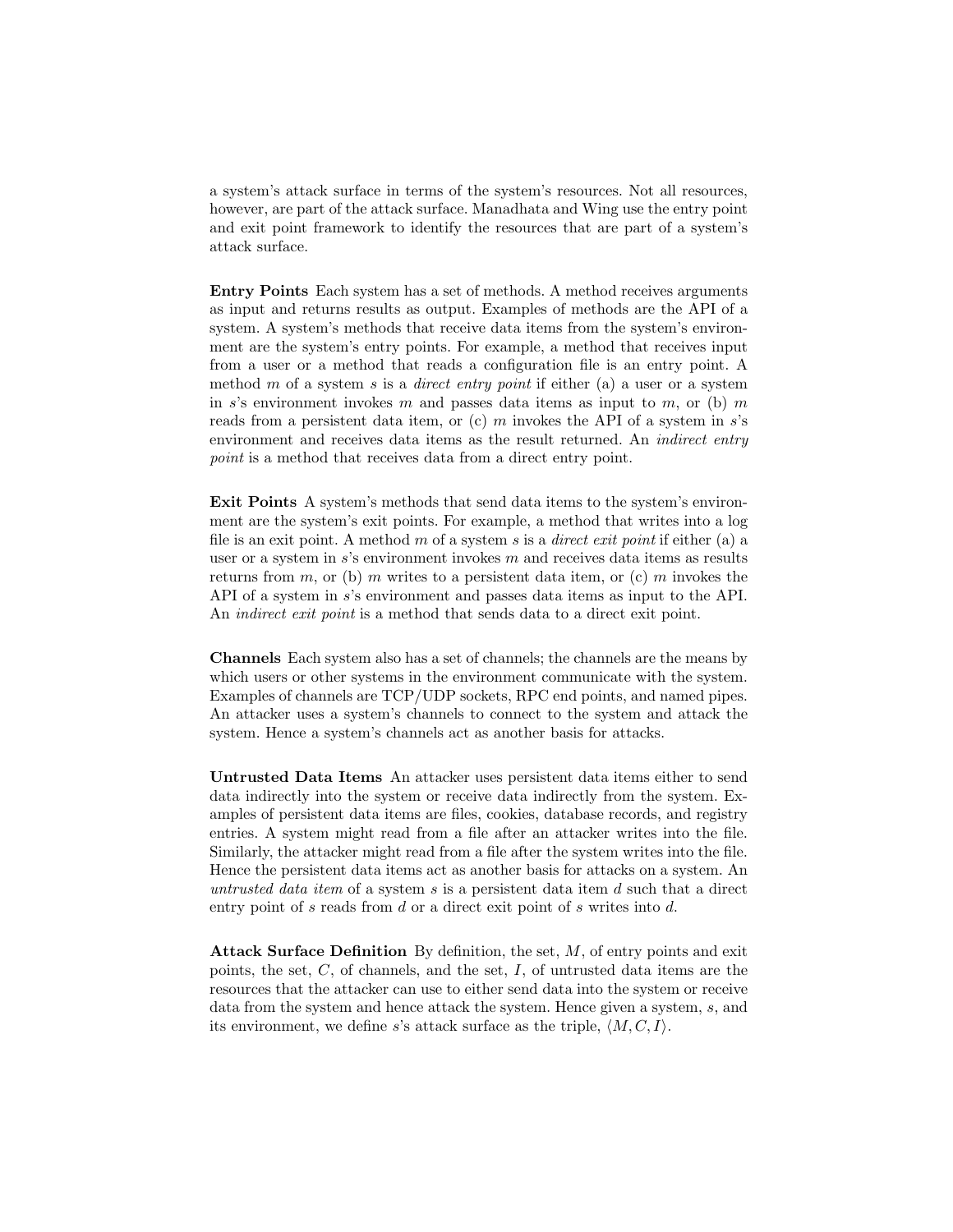Attack Surface Measurement Method Not all resources contribute equally to a system's attack surface. Manadhata and Wing estimate a resource's contribution to a system's attack surface as a damage potential-effort ratio where damage potential is the level of harm the attacker can cause to the system in using the resource in an attack and effort is the amount of work done by the attacker to acquire the necessary access rights in order to be able to use the resource in an attack.

In practice, we estimate a resource's damage potential and effort in terms of the resource's attributes. Examples of attributes are method privilege, access rights, channel protocol, and data item type. In case of systems implemented in C, we estimate a method's damage potential in terms of the method's privilege. An attacker gains the same privilege as a method by using a method in an attack. For example, the attacker gains root privilege by exploiting a buffer overflow in a method running as root and hence causes damage to the system. Similarly, we estimate a channel's damage potential in terms of the channel's protocol and a data item's damage potential in terms of the data item's type. The attacker can use a resource in an attack if the attacker has the required access rights. The attacker spends effort to acquire these access rights. Hence for the three kinds of resources, i.e., method, channel, and data, we estimate attacker effort in terms of the resource's access rights. We assign numeric values to the attributes to compute a numeric damage potential-effort ratio. We describe a specific method of assigning numbers in Section 4.2.

Our abstract measurement method has the following three steps.

- 1. Given a system, s, and its environment, we identify a set, M, of entry points and exit points, a set,  $C$ , of channels, and a set,  $I$ , of untrusted data items of s.
- 2. We estimate the damage potential-effort ratio,  $der_m(m)$ , of each method  $m \in M$ , the damage potential-effort ratio,  $der_c(c)$ , of each channel  $c \in C$ , and the damage potential-effort ratio,  $der_d(d)$ , of each data item  $d \in I$ .
- 3. The measure of s's attack surface is the triple  $\langle \sum$  $\sum_{m \in M} der_m(m), \sum_{c \in C} der_c(c),$

$$
\sum_{d \in I} der_d(d) \rangle.
$$

## 3 Measurement Method for SAP Software Systems

In this section, we walk through the steps of our method for measuring the attack surfaces of software services written in Java. We keep our discussion general, bringing in the specifics of the SAP application only where necessary.

In our SAP collaboration, we chose a component of the SAP NetWeaver platform as the system whose attack surface is to be measured [4]. The component is a core building block of the platform; henceforth, we refer to the chosen component as the service. The service does not use any persistent data items and opens only one channel, i.e., a TCP socket. Hence we only considered the method dimension of the attack surface in our measurement. We would, however, consider the three dimensions of the attack surface for a generic Java system.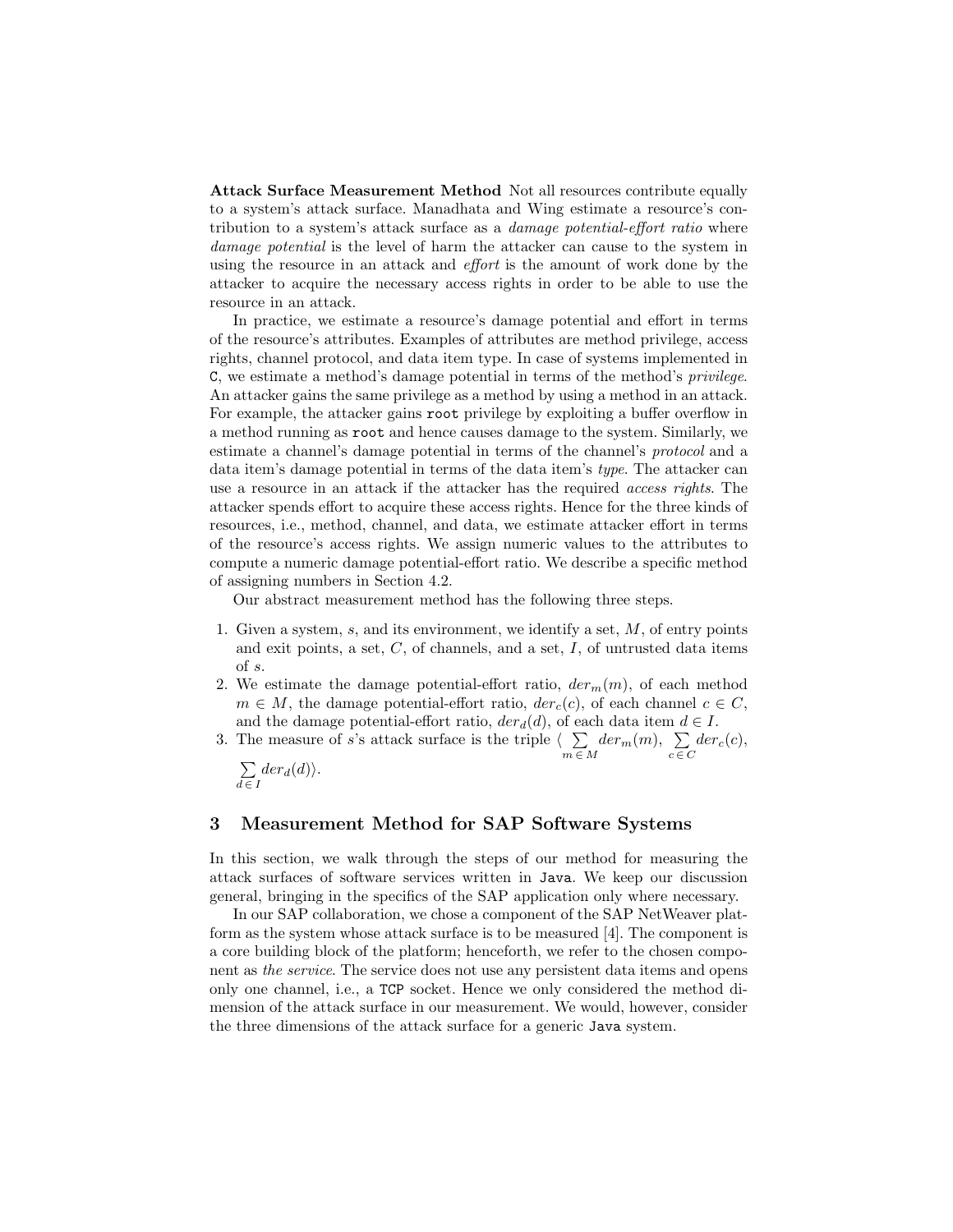#### 3.1 Identification of Entry Points and Exit Points

An entry point of a system is a method that receives data items from the system's environment. A method, m, of a system, s, implemented in Java can receive data items in three different ways: (a)  $m$  is a method in s's public *interface* and receives data items as input, (b)  $m$  invokes a method in the interface of a system,  $s'$ , in the environment and receives data items as result, and (c) m invokes a Java I/O library method. For example, a method,  $m$ , is an entry point if m invokes the read method of the java.io.DataInputStream class.

An exit point of a system is a method that sends data items to the system's environment. A method,  $m$ , of a system,  $s$ , implemented in Java can send data items in three different ways: (a)  $m$  is a method in s's public interface and sends data items as result, (b)  $m$  invokes a method in the interface of a system,  $s'$ , in the environment and sends data items as input, and (c) m invokes a Java  $I/O$ library method. For example, a method,  $m$ , is an exit point if  $m$  invokes the write method of the java.io.DataOutputStream class.

Given a system, s, we generate s's call graph starting from the methods in s's public interface. From the call graph, we identify all methods of s that invoke either a method in the interface of a system,  $s'$ , in  $s'$ s environment or a Java I/O library method. These methods are s's entry points and exit points.

#### 3.2 Estimation of the Damage Potential-Effort Ratio

We estimate a method's damage potential using the method's sources of input data (destinations of output data). A method can receive (send) data items from (to) three sources: an input parameter, the data store, and other systems present in the environment. For example, a method receives data items from an attacker as an input parameter in case of SQL injection attacks whereas the method receives data items from the data store in case of File Existence Check attacks. We do not use method privilege to estimate damage potential because the entire code of the NetWeaver platform runs with the same privilege and hence we can not make any meaningful suggestions to reduce the attack surface.

Similar to systems implemented in C, we use a method's access rights level to estimate the attacker effort. A typical SAP system has two different types of interfaces: (1) public interfaces that can be accessed by all entities belonging to any NetWeaver role and (2) internal interfaces that can be accessed by only other components of the NetWeaver platform. Hence the methods in SAP systems can be accessed with two different access rights levels: public access rights level for methods in public interfaces and internal access rights level for methods in internal interfaces.

We assign numeric values to sources of inputs and access rights levels to compute numeric damage potential-effort ratios. The choice of the numbers depends on a system and its environment. We discuss a specific way of assigning numeric values in case of the service in Section 4.2.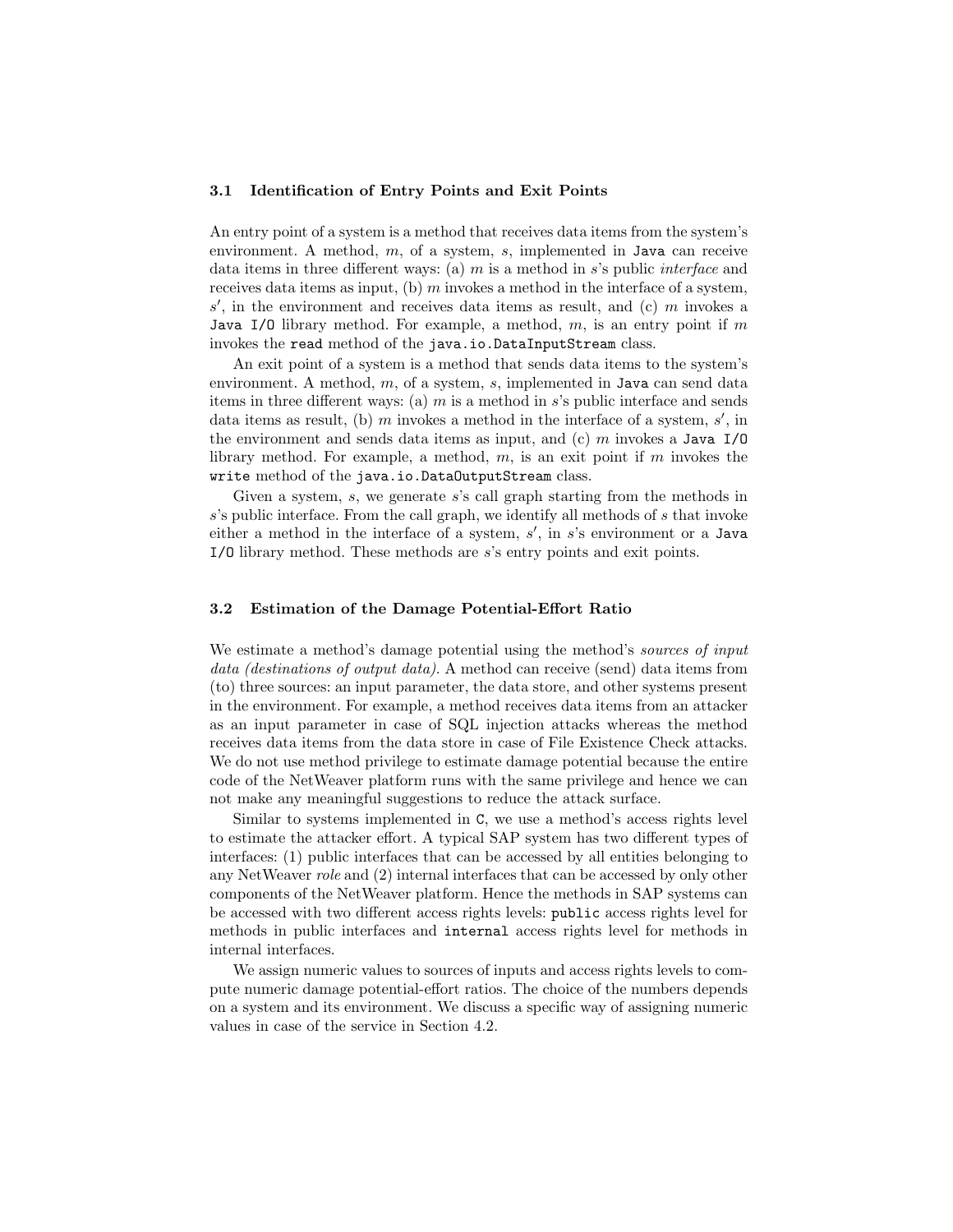## 4 Implementation of a Measurement Tool

In this section, we describe a tool we implemented to measure the attack surfaces of software systems implemented in Java. We implemented our tool as a plugin for the Eclipse Integrated Development Environment (IDE) so that software developers can use the tool inside their software development environment [5]. We show a screen shot of our tool in Figure 2.



Fig. 2. Screenshot of the Attack Surface Measurement tool implemented as an Eclipse plugin.

#### 4.1 Call Graph Generation

A key component of our tool is the generation of a system's call graph from the system's source code. We use two different techniques to generate the call graph to provide a precision-scalability tradeoff to the software developers: the TACLE Eclipse plugin developed at the Ohio State University, which gives a very precise call graph, but does not scale well to large programs [6]; and an Eclipse API, which gives a less precise call graph, but scales [7].

The TACLE based approach results in a precise attack surface measurement whereas the Eclipse API based approach results in an over-approximation of the measurement. The two approaches are complementary; software developers can use the Eclipse API based approach to produce an imprecise measurement of a large software system, and then use the TACLE based approach to obtain precise measurements of the components that make large contributions to the measurement. The imprecise measurement guides the developers to the relevant components of a system and the precise measurement guides the developers in reducing the attack surface.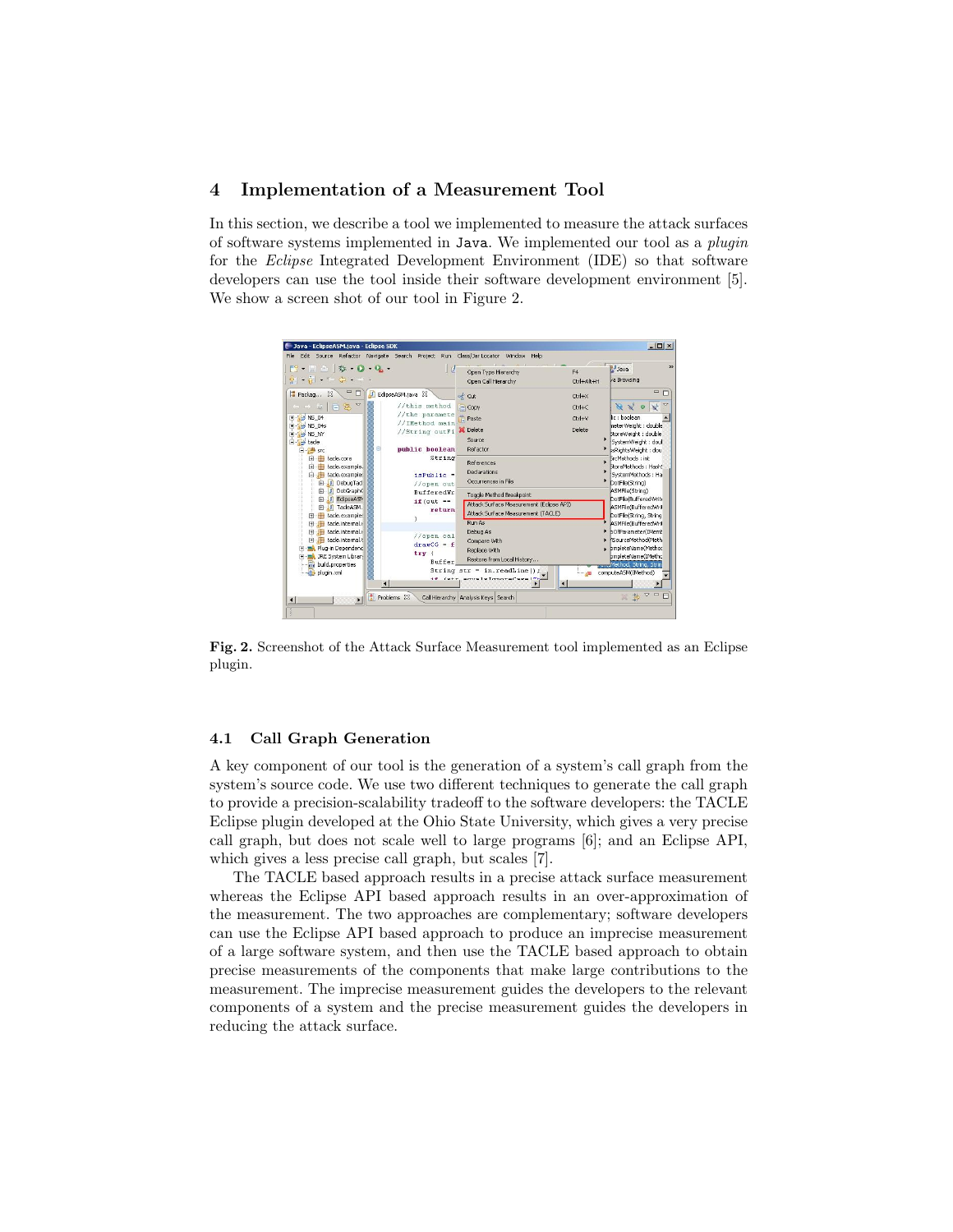Our tool identifies a system's entry points and exit points from the system's call graph. A method of a system is an entry point (exit point) if the method invokes a method in the public interface of another system present in the environment or a Java I/O library method. Hence we provide our tool the list of interface methods of other systems and the list of Java I/O library methods through two configuration files. Our approach of identifying entry points and exit points is applicable to generic Java systems and is independent of SAP software systems.

#### 4.2 Numeric Value Assignment

Another key component of our tool is the estimation of the numeric damage potential-effort ratios of a system's entry points and exit points. The tool determines the sources of input and the access rights levels from the system's call graph; the tool, however, requires the numeric values assigned to the different sources of input and the access rights levels to estimate numeric damage potential-effort ratios. Users of our tool would choose the numbers based on the knowledge of their system and its environment.

The methods of the service have three different sources of input: parameter, data store, and other system. As discussed in Section 3.2, different types of attacks on the service require the methods to have different sources of input. We assign numeric values to the sources of input by correlating the sources with possible attacks on the service. SAP conducted an internal threat modeling process for the service. The process identified possible attacks on the service and assigned severity ratings to the attacks. We correlated the sources of inputs with the possible attacks identified by the threat modeling process. For each source of input, we computed the average severity rating of the attacks that require the source of the input. We show the sources of input in the first column and the average severity ratings in the second column of Table 1.

We assigned numeric values to the sources of input in proportion to the average severity ratings. Manadhata and Wing's parameter sensitivity analysis suggests that the difference between the numeric values assigned to successive damage potential levels should be in the range of 3-14 [8]. Hence we chose the midpoint, 8.5, of the range as the difference. For example, we assigned 1 to the source other system, and  $1 + (3 - 1) \times 8.5 = 18$  to the source data store. We show the numeric values in third column of Table 1.

|              | Source of Input Average Sever-Value |    |
|--------------|-------------------------------------|----|
|              | ity Rating                          |    |
| other system |                                     |    |
| data store   | 3                                   | 18 |
| parameter    | 5                                   | 35 |

| Access Rights Value |  |
|---------------------|--|
| public              |  |
| internal            |  |

Table 2. Numeric values assigned to the access rights levels.

Table 1. Numeric values assigned to the sources of input.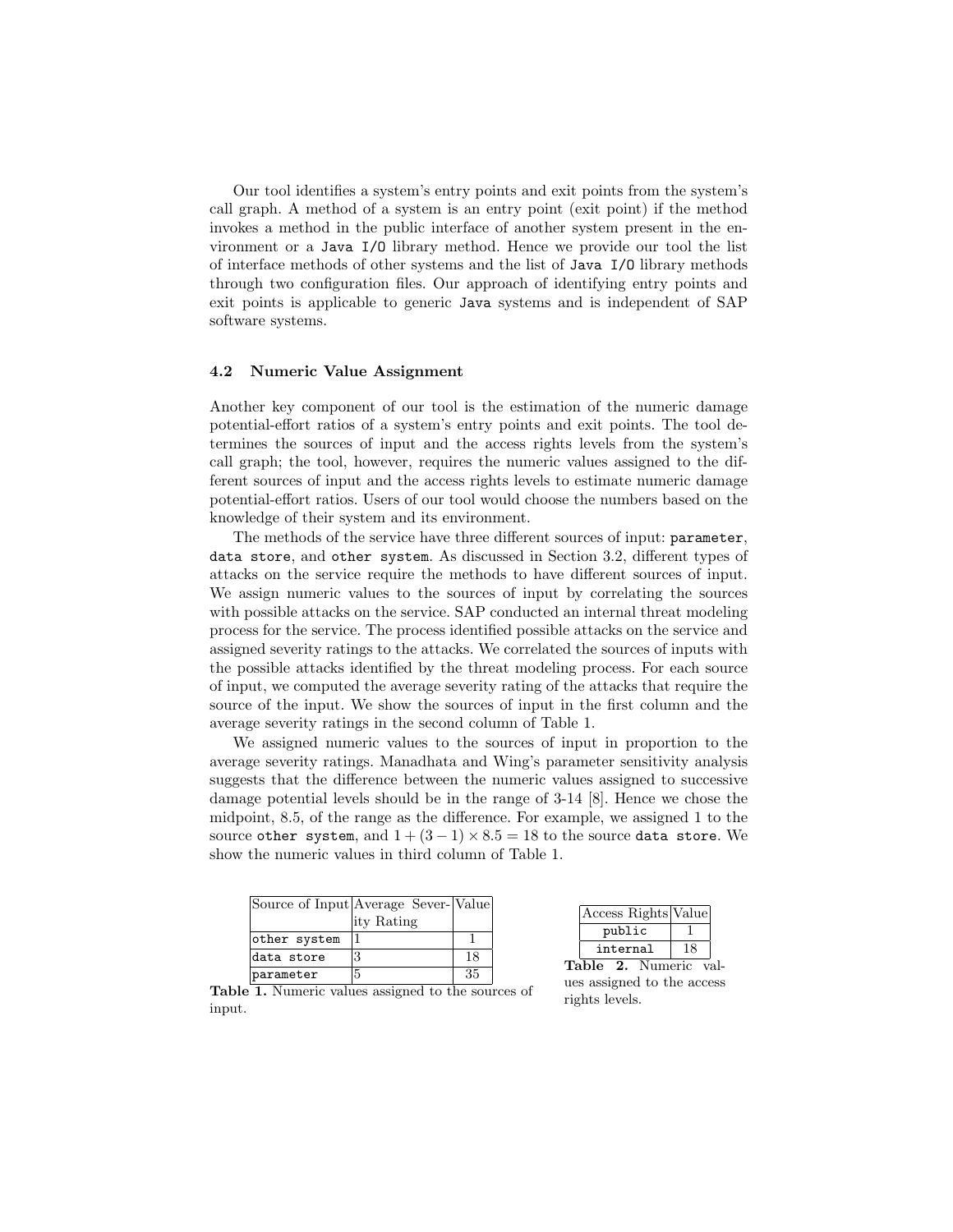The methods of the service can be accessed by two different access rights level: public and internal. We imposed the following total ordering among the access rights level: internal > public. The parameter sensitivity analysis suggests that the difference between the numeric values assigned to successive access rights level should be high (15-20). Hence we chose a difference of 17. We show the numeric values assigned to the access rights level in Table 2.

We use the numeric values shown in Table 1 and Table 2 to compute the numeric damage potential-effort ratios. For example, consider an entry point,  $m$ , of a system,  $s. m$  is a method in  $s$ 's public interface and has two input parameters; m also invokes three interface methods of a system,  $s'$ , in the environment. Then m's damage potential is  $2 \times 35 + 3 \times 1 = 73$ . If m is accessible with the public access rights level, then m's damage potential-effort ratio is  $73/1 = 73$ . Similarly, if m is accessible with the internal access rights level, then  $m$ 's damage potential-effort ratio is  $73/18 = 4.05$ .

#### 4.3 Usage of the Tool and Measurements

Software developers can use our tool to measure and reduce a system's attack surface. The tool generates detailed output containing (1) the system's attack surface measurement, (2) a list of the system's entry points and exit points, and (3) for each entry point (exit point), a list of input sources, the access rights level, and its contribution to the attack surface measurement. Software developers can use the detailed output as a guide in reducing the attack surfaces of their software. For example, they can focus on the top  $x\%$  of the entry points and the exit points to reduce the attack surface. They can also focus on the top contributing interfaces and components instead of considering the entire code base of the system. We are currently working on a visualization tool to guide the developers to the relevant parts of the code base.

The tool also allows the developers to consider many *what-if* scenarios during software development. For example, the developers can easily determine the effect of adding a new feature to the system on the system's attack surface. Similarly, while reducing the attack surface, they can consider the removal of different features and the effect of the removal on the attack surface measurement. They can use the incremental measurements to make an informed decision.

## 5 Results and Discussion

We measured the attack surfaces of three different of the service included in three different versions of the NetWeaver platform. We identify the three versions of the service as S1, S2, and S3. The S1 version is the first released version of the service, followed by S2 and S3 versions, respectively.

The S3 version of the service implements 8 public interfaces and 2 internal interfaces. The S2 and S1 versions implement 9 and 8 public interfaces, respectively, and no internal interfaces. We show the number of entry points and exit points of the three versions for each access rights level in Table 3. We estimated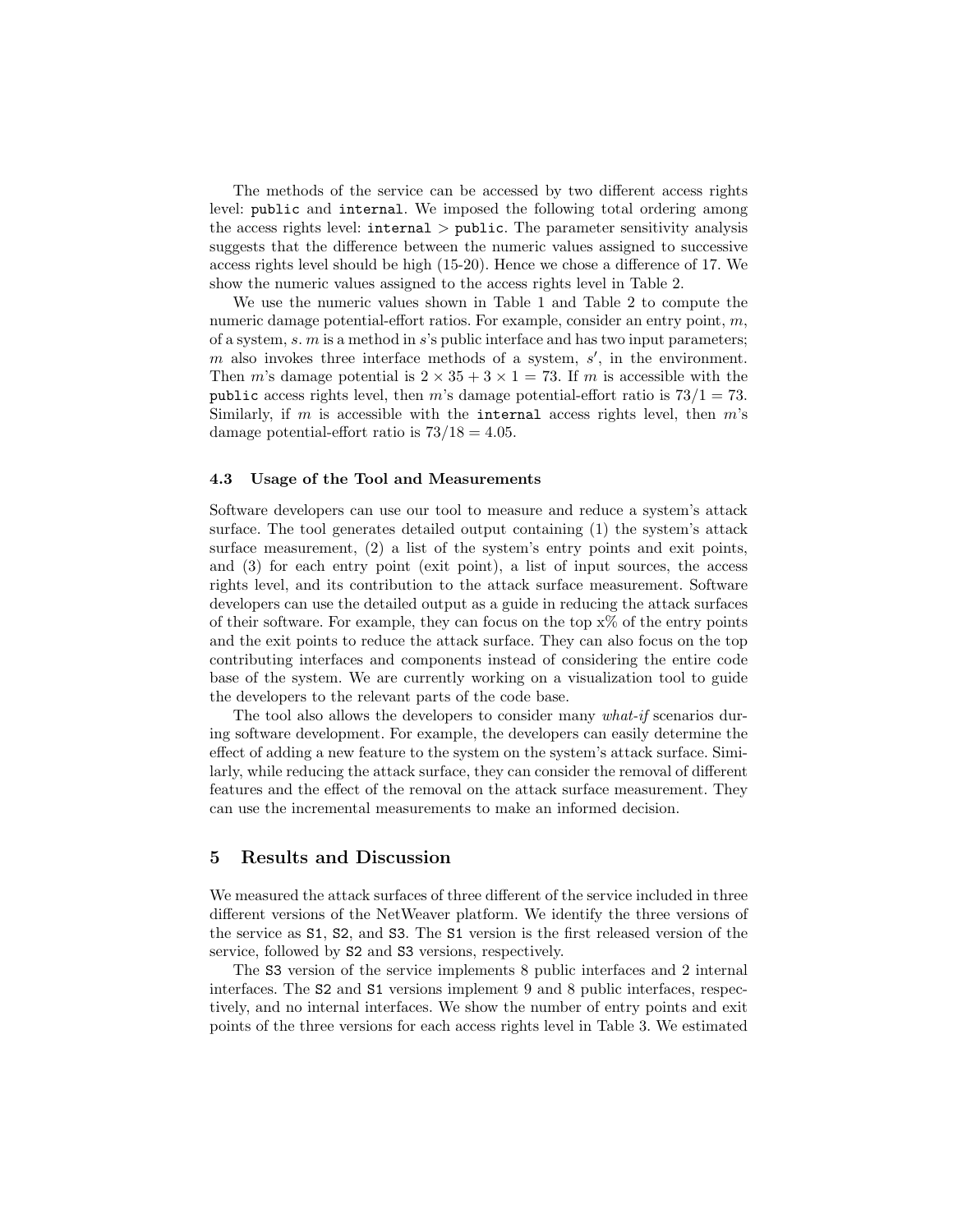the damage potential-effort ratio of each entry point (exit point) to compute the attack surface measurements; we show the measurements in Table 4.

|                 | Count           |   |
|-----------------|-----------------|---|
| Version         | Public Internal |   |
| S3              | 71              |   |
| $\overline{S2}$ | 67              | 0 |
| S <sub>1</sub>  | 63              |   |

|                | Version Attack Surface Measurement |
|----------------|------------------------------------|
| S <sub>3</sub> | 5298.44                            |
| S <sub>2</sub> | 4687.00                            |
| S <sub>1</sub> | 4649.00                            |

Table 3. The number of entry points and exit points.

Table 4. Attack surface measurements.

The S2 version is backward compatible with S1 for the convenience of the customers. Moreover, S2 added new features to S1 resulting in an increase in the number of public interfaces. Hence the set of methods of S2 is a superset of the set of methods of S1 and as shown in Table 4, the attack surface measurement of S2 is greater than S1.

The S3 version differs from the S2 version in two significant ways: (1) S3 converted a public interface of S2 to an internal interface to mitigate security risk, and (2) S3 added new features to the service resulting in an increase in the number of public interfaces and internal interfaces. If no new features were added, the attack surface measurement of S3 would have been smaller than S2 due to the conversion of a public interface to an internal interface. The increase in the number of total interfaces due to the addition of new features, however, increases the attack surface measurement of S3. Hence as shown in Table 4, the attack surface measurement of S3 is greater than S2.

The measurement results show that addition of new features will increase a software system's attack surface measurement. Software developers should, however, aim to minimize the increase in the attack surface. SAP's developers made a good design decision by introducing internal interfaces that reduced the increase in the attack surface measurement.

## 6 Potential Usage of Attack Surface Measurements

We envision three potential uses of attack surface measurements in the software development process. First, software developers and architects can use attack surface measurements to prioritize their software testing effort. For example, if a system's attack surface measurement is high, they should invest more in testing efforts to identify and remove vulnerabilities from the system. Similarly, if the measurement is low, they can reduce their testing effort.

Second, software developers can use attack surface measurements as a guide while implementing patches of security vulnerabilities. A good patch should not only remove a vulnerability from a system, but also should not increase the system's attack surface. Software developers can use our tool to ensure that their patches do not increase the attack surface.